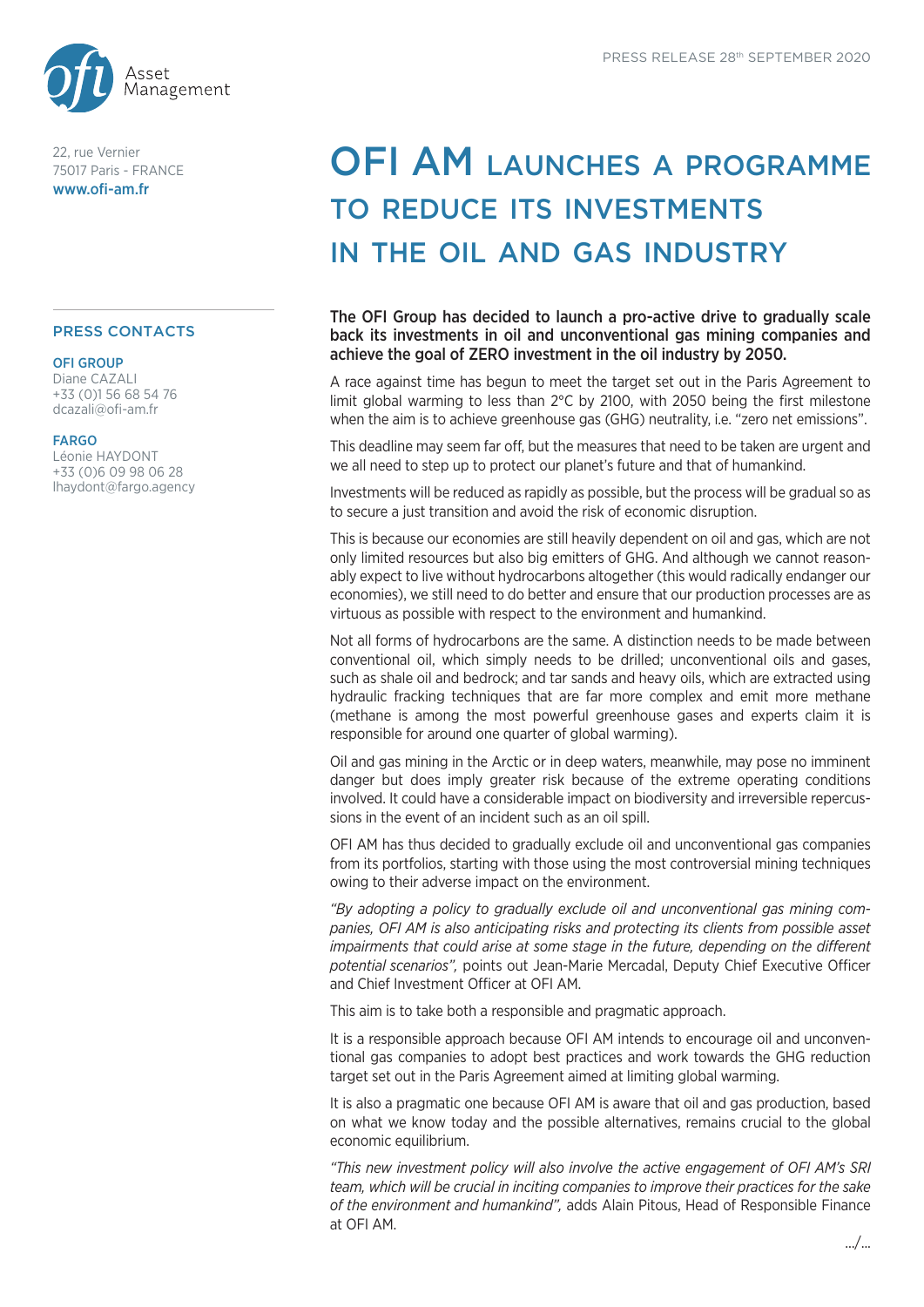

22, rue Vernier 75017 Paris - FRANCE www.ofi-am.fr

## PRESS CONTACTS

## OFI GROUP

Diane CAZALI +33 (0)1 56 68 54 76 dcazali@ofi-am.fr

## **FARGO**

Léonie HAYDONT +33 (0)6 09 98 06 28 lhaydont@fargo.agency ../...

# CONSEQUENTLY,

OFI AM has established a timeline and priorities for its investment policy so that it can already begin to reduce its investments in oil and unconventional gas companies, in accordance with the Sustainable Development Scenario (SDS) established by the IEA (International Energy Agency) as well as the recommendations of the Task Force on Climate Related Financial Disclosures (TCFD).

# The programme will include 3 stages:

- 1 Full withdrawal from shale oil & gas and tar sands by 2030.
	- a.  $1<sup>st</sup>$  stage: exclusion of companies that generate over 10% of their revenue from mining shale oil & gas and tar sands, starting from 2020.
	- b. 2nd stage: exclusion of companies that generate over 5% of their revenue from mining shale oil & gas and tar sands, starting from 2025.
	- c. 3rd stage: full withdrawal by 2030 at the latest.
- 2 Full withdrawal from companies that invest in Arctic or deepsea drilling by 2040.
	- a. 1<sup>st</sup> stage: exclusion of sector companies that launch new exploration projects in the Arctic or in deep waters, starting from 2030.
	- b. 2<sup>nd</sup> stage: full exclusion of companies drilling for oil and gas in the Arctic or in deep waters, starting from 2040.
- 3 Full withdrawal from the oil industry by 2050.
	- a. 1<sup>st</sup> stage: OFI AM will gradually reduce its positions starting from 2040. Thresholds to be defined.
	- b. 2<sup>nd</sup> stage: full withdrawal from the industry by 2050 at the latest.

Companies with official plans to pull out of the oil industry and/or achieve carbon neutrality by 2050, as approved by the Science Based Targets (SBT) initiative, will remain eligible for inclusion in OFI AM's investment portfolios, except for companies that mine shale hydrocarbons and tar sands. It is worth noting that we will not scale up any existing investments until such commitments have actually materialised.

Conventional gas mining companies: thresholds and deadlines to be defined depending on supply and demand, the aim being to remain pro-active but also pragmatic.

Green bonds issued by companies in the industry will also remain eligible.

This policy applies to all open-ended CIUs managed directly by OFI Asset Management and will be suggested systematically to clients who entrust a management mandate to us.

OFI AM may adjust its policy if scientific progress makes it possible to speed up our withdrawal plans.

*"We are adopting this policy to downsize our investments in the oil and unconventional gas industry just months after bringing in our thermal coal exclusion policy; it thus adds even more substance to our pro-active and concrete commitment to climate issues",* concludes Jean-Pierre Grimaud, Chief Executive Officer of the OFI Group.